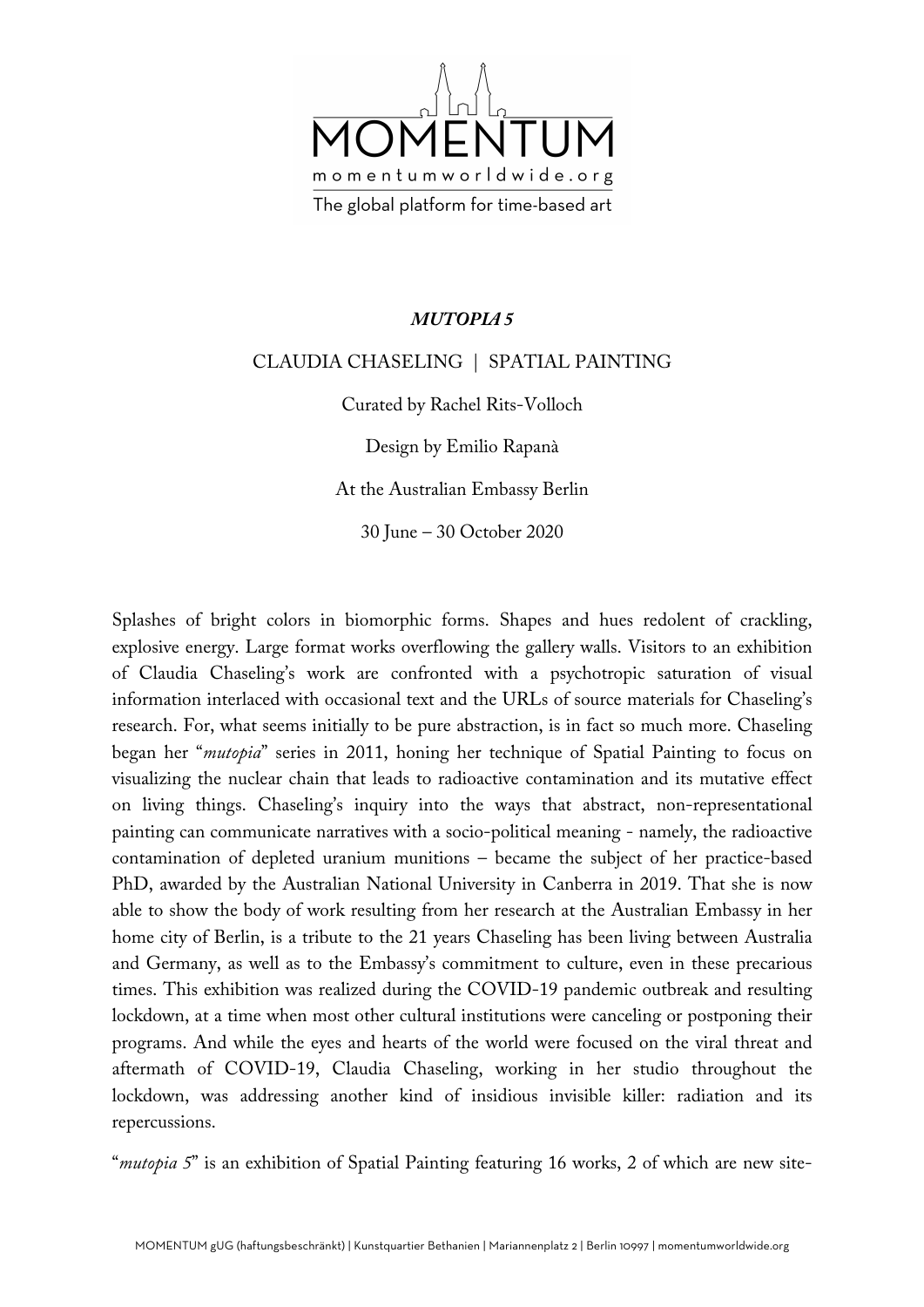

specific works made for the Australian Embassy Berlin. Ranging in media from painting to watercolor, sculpture, print, and video, and encompassing a decade of Claudia Chaseling's artistic practice, this body of work takes us on a psychedelic journey through the nuclear chain leading to depleted uranium and its toxic aftermath. In developing her technique of Spatial Painting, Chaseling's intent is in "transforming perception, distorting it to disseminate political content." Chaseling's preoccupation with depleted uranium and the mutations it causes is somehow rendered even more relevant now, in the time of Corona, when suddenly we are all seeming experts on the mutations of viral strains. It took a global pandemic to stop the world in its tracks beneath the threat of an invisible killer which pays no heed to national borders or political will. Yet Claudia Chaseling has been painting another such invisible killer for over a decade. Why is it that no amount of media coverage and political protest - no amount of outrage at dirty bombs and weapons testing - can stop the invisible killer of radiation poisoning our planet? Why could not the global tragedies of Hiroshima and Nagasaki, Chernobyl or Fukushima also stop the world in its tracks? This exhibition is a warning, a wake-up-call exploding onto our retinas in poison pigments, and invading our consciousness with information we should find as terrifying as any pandemic. As the artist maintains, "mass destruction is enabled by mass distraction". Using her visual language of Spatial Painting to both inform and protest about the fatal status quo of global energy and arms industries, Claudia Chaseling has for over a decade persevered in focusing our attention on the pernicious weapon of mass destruction which is depleted uranium. Yet in designating this body of work "*mutopia*", she does so with hope for a better future. "*Mutopia*" – Claudia Chaseling's verbal paradox, comingling the terms mutation and utopia, is perhaps not the oxymoron it first appears to be. Mutations in the DNA of living things caused by radioactive isotopes is the stuff of sci-fi horror. Yet, from the very beginning of life on this planet, genetic mutation has also been a survival mechanism. Without such mutations over the course of millennia, we would not exist. If we enable our planet to survive long enough, perhaps we too may change into something better.

Together with the Australian Embassy Berlin, MOMENTUM is proud to present Claudia Chaseling's solo exhibition "*mutopia 5*" as part of its 10<sup>th</sup> Anniversary Program, celebrating the foundation of MOMENTUM in Sydney, Australia in 2010.

[Rachel Rits-Volloch, Founding Director of MOMENTUM]